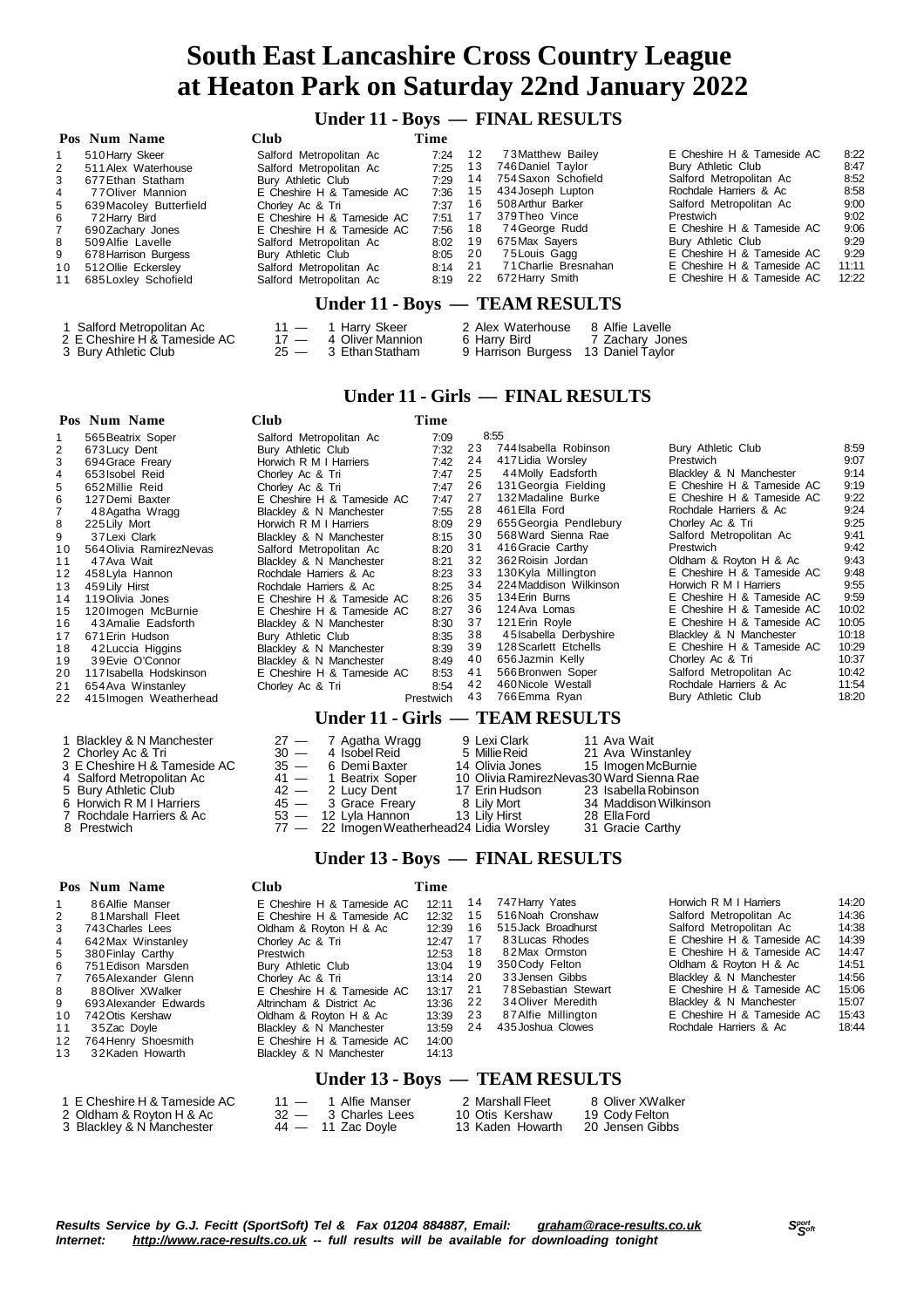# **South East Lancashire Cross Country League at Heaton Park on Saturday 22nd January 2022**

## **Under 13 - Girls — FINAL RESULTS**

| Pos Num Name                                                                                                                                                                                                                                                                                        | Club                                                                                                                                                                                                                      | Time                                                                                      |                                                                                                                                       |                               |                                                                                                                                                                      |                                                    |  |  |  |  |  |  |
|-----------------------------------------------------------------------------------------------------------------------------------------------------------------------------------------------------------------------------------------------------------------------------------------------------|---------------------------------------------------------------------------------------------------------------------------------------------------------------------------------------------------------------------------|-------------------------------------------------------------------------------------------|---------------------------------------------------------------------------------------------------------------------------------------|-------------------------------|----------------------------------------------------------------------------------------------------------------------------------------------------------------------|----------------------------------------------------|--|--|--|--|--|--|
| 228 Grace Mort<br>1<br>2<br>698 Anna Taylor<br>3<br>657 Isabel Goodman<br>4<br>141 Cecilia Smylie<br>5<br>421 Alexa Vince<br>6<br>138 Ava Royle<br>$\overline{7}$<br>142 Anna Rook                                                                                                                  | Horwich R M I Harriers<br>Altrincham & District Ac<br>Chorley Ac & Tri<br>E Cheshire H & Tameside AC<br>Prestwich<br>E Cheshire H & Tameside AC<br>E Cheshire H & Tameside AC                                             | 8<br>13:24<br>9<br>13:41<br>10<br>14:10<br>11<br>14:46<br>14:52<br>13<br>14:57<br>15:15   | 140 Meadow Wright<br>139 Mia Dickinson<br>462 Lottie Peacocke<br>145 Sophia Gush<br>12<br>745 Millie Taylor<br>463 Evie Aston         |                               | E Cheshire H & Tameside AC<br>E Cheshire H & Tameside AC<br>Rochdale Harriers & Ac<br>E Cheshire H & Tameside AC<br>Oldham & Royton H & Ac<br>Rochdale Harriers & Ac | 15:47<br>15:50<br>16:13<br>16:25<br>17:06<br>20:19 |  |  |  |  |  |  |
|                                                                                                                                                                                                                                                                                                     |                                                                                                                                                                                                                           |                                                                                           | Under 13 - Girls — TEAM RESULTS                                                                                                       |                               |                                                                                                                                                                      |                                                    |  |  |  |  |  |  |
| 1 E Cheshire H & Tameside AC                                                                                                                                                                                                                                                                        | $17 -$<br>4 Cecilia Smylie                                                                                                                                                                                                |                                                                                           | 6 Ava Royle                                                                                                                           | 7 Anna Rook                   |                                                                                                                                                                      |                                                    |  |  |  |  |  |  |
|                                                                                                                                                                                                                                                                                                     | Under 15 - Boys — FINAL RESULTS (\$=non-counter)                                                                                                                                                                          |                                                                                           |                                                                                                                                       |                               |                                                                                                                                                                      |                                                    |  |  |  |  |  |  |
| Pos Num Name                                                                                                                                                                                                                                                                                        | <b>Club</b>                                                                                                                                                                                                               | Time                                                                                      |                                                                                                                                       |                               |                                                                                                                                                                      |                                                    |  |  |  |  |  |  |
| 1<br>437 Harry Peacocke<br>$\overline{\mathbf{c}}$<br>1018\$Josh Watson<br>3<br>92 Ethan Sykes<br>4<br>93 Cole Wright<br>5<br>90Joe Taylor<br>6<br>386 Charlie Carthy                                                                                                                               | Rochdale Harriers & Ac<br>Trafford Athletic Club<br>E Cheshire H & Tameside AC<br>E Cheshire H & Tameside AC<br>E Cheshire H & Tameside AC<br>Prestwich                                                                   | 7<br>14:30<br>8<br>15:10<br>9<br>15:49<br>10<br>16:49<br>11<br>17:19<br>18:10             | 697 Dominic Gibson<br>91 Finnan Docherty<br>465 Anna Thomas<br>94Joe Harney<br>464 Isla Aston                                         |                               | Altrincham & District Ac<br>E Cheshire H & Tameside AC<br>Rochdale Harriers & Ac<br>E Cheshire H & Tameside AC<br>Rochdale Harriers & Ac                             | 18:24<br>18:25<br>21:06<br>22:01<br>23:30          |  |  |  |  |  |  |
| Under 15 - Boys - TEAM RESULTS                                                                                                                                                                                                                                                                      |                                                                                                                                                                                                                           |                                                                                           |                                                                                                                                       |                               |                                                                                                                                                                      |                                                    |  |  |  |  |  |  |
|                                                                                                                                                                                                                                                                                                     | NOTE: Unattached and non-counters are DELETED before teams are calculated                                                                                                                                                 |                                                                                           |                                                                                                                                       |                               |                                                                                                                                                                      |                                                    |  |  |  |  |  |  |
| 1 E Cheshire H & Tameside AC<br>2 Rochdale Harriers & Ac                                                                                                                                                                                                                                            | $9 -$<br>2 Ethan Sykes<br>$19 -$<br>1 Harry Peacocke                                                                                                                                                                      |                                                                                           | 3 Cole Wright<br>8 Anna Thomas                                                                                                        | 4 Joe Taylor<br>10 Isla Aston |                                                                                                                                                                      |                                                    |  |  |  |  |  |  |
|                                                                                                                                                                                                                                                                                                     | Under 15 - Girls — FINAL RESULTS (\$=non-counter)                                                                                                                                                                         |                                                                                           |                                                                                                                                       |                               |                                                                                                                                                                      |                                                    |  |  |  |  |  |  |
| Pos Num Name<br>153 Emily Bowker<br>$\mathbf{1}$<br>$\overline{c}$<br>659 Amelie Smethurst<br>3<br>230 Charlotte Wilkinson<br>4<br>574 Esme Sly<br>5<br>147 Alice Cunningham<br>6<br>769 Lois Bowl<br>$\overline{7}$<br>229 Emma Bradley                                                            | <b>Club</b><br>E Cheshire H & Tameside AC<br>Chorley Ac & Tri<br>Horwich R M I Harriers<br>Salford Metropolitan Ac<br>E Cheshire H & Tameside AC<br>Horwich R M I Harriers<br>Horwich R M I Harriers                      | Time<br>8<br>16:15<br>9<br>16:46<br>10<br>17:02<br>11<br>17:05<br>17:27<br>18:31<br>19:02 | 150 Erin Lord<br>149 Maria Rooke<br>146 Kayla Corbett<br>661 Louise Halliwell<br>12<br>148 Harri Ann-Fleet<br>13<br>572 Charlotte Gee |                               | E Cheshire H & Tameside AC<br>E Cheshire H & Tameside AC<br>E Cheshire H & Tameside AC<br>Chorley Ac & Tri<br>E Cheshire H & Tameside AC<br>Salford Metropolitan Ac  | 19:09<br>19:45<br>19:46<br>20:23<br>20:54<br>22:41 |  |  |  |  |  |  |
|                                                                                                                                                                                                                                                                                                     |                                                                                                                                                                                                                           |                                                                                           | Under 15 - Girls — TEAM RESULTS                                                                                                       |                               |                                                                                                                                                                      |                                                    |  |  |  |  |  |  |
| NOTE: Unattached and non-counters are DELETED before teams are calculated                                                                                                                                                                                                                           |                                                                                                                                                                                                                           |                                                                                           |                                                                                                                                       |                               |                                                                                                                                                                      |                                                    |  |  |  |  |  |  |
| 1 E Cheshire H & Tameside AC<br>2 Horwich R M I Harriers                                                                                                                                                                                                                                            | 1 Emily Bowker<br>$14 -$<br>$16 -$<br>3 Charlotte Wilkinson 6 Lois Bowl                                                                                                                                                   |                                                                                           | 5 Alice Cunningham                                                                                                                    | 8 Erin Lord<br>7 Emma Bradley |                                                                                                                                                                      |                                                    |  |  |  |  |  |  |
|                                                                                                                                                                                                                                                                                                     |                                                                                                                                                                                                                           |                                                                                           | Under 17 - Men — FINAL RESULTS                                                                                                        |                               |                                                                                                                                                                      |                                                    |  |  |  |  |  |  |
| Pos Num Name<br>520 Benjamin Knight<br>1<br>$\overline{2}$<br>352 Patrick O'Connell<br>3<br>768 Lucas Collings<br>$\overline{4}$<br>438 Adam Fern                                                                                                                                                   | <b>Club</b><br>Salford Metropolitan Ac<br>Oldham & Royton H & Ac<br>Horwich R M I Harriers<br>Rochdale Harriers & Ac                                                                                                      | <b>Time</b><br>27:01<br>28:10<br>29:52<br>34:01                                           | Under 17 - Men - TEAM RESULTS                                                                                                         |                               |                                                                                                                                                                      |                                                    |  |  |  |  |  |  |
|                                                                                                                                                                                                                                                                                                     |                                                                                                                                                                                                                           |                                                                                           | No complete teams                                                                                                                     |                               |                                                                                                                                                                      |                                                    |  |  |  |  |  |  |
|                                                                                                                                                                                                                                                                                                     |                                                                                                                                                                                                                           |                                                                                           | <b>Under 17 - Ladies — FINAL RESULTS</b>                                                                                              |                               |                                                                                                                                                                      |                                                    |  |  |  |  |  |  |
| Pos Num Name                                                                                                                                                                                                                                                                                        | Club                                                                                                                                                                                                                      | Time                                                                                      |                                                                                                                                       |                               |                                                                                                                                                                      |                                                    |  |  |  |  |  |  |
| 157 Emilia Platt<br>1<br>$\overline{c}$<br>161 Aliesha Smith<br>3<br>160 Imogen Gush<br>4<br>767 Ruth Allerton<br>5<br>466 Sara Mir                                                                                                                                                                 | E Cheshire H & Tameside AC<br>E Cheshire H & Tameside AC<br>E Cheshire H & Tameside AC<br>Prestwich<br>Rochdale Harriers & Ac                                                                                             | 24:40<br>28:17<br>30:29<br>34:43<br>38:09                                                 |                                                                                                                                       |                               |                                                                                                                                                                      |                                                    |  |  |  |  |  |  |
|                                                                                                                                                                                                                                                                                                     |                                                                                                                                                                                                                           |                                                                                           | Under 17 - Ladies — TEAM RESULTS                                                                                                      |                               |                                                                                                                                                                      |                                                    |  |  |  |  |  |  |
| 1 E Cheshire H & Tameside AC                                                                                                                                                                                                                                                                        | 1 Emilia Platt<br>$6 -$                                                                                                                                                                                                   |                                                                                           | 2 Aliesha Smith                                                                                                                       | 3 Imogen Gush                 |                                                                                                                                                                      |                                                    |  |  |  |  |  |  |
|                                                                                                                                                                                                                                                                                                     |                                                                                                                                                                                                                           |                                                                                           | <b>Ladies Race under 20</b>                                                                                                           |                               |                                                                                                                                                                      |                                                    |  |  |  |  |  |  |
| Pos Num Name Cat/Pos<br>663 Bethany Reid<br>1<br>2<br>668 Amber Pilkington<br>3<br>163 Megan Lewis<br>369 Lauren Bartholemew L20 4 Oldham & Royton H & Ac<br>4<br>5<br>368 Megan Bartholemew L20 5 Oldham & Royton H & Ac<br>6<br>370 Astacia Mannings<br>7<br>664 Emily Reid<br>1 Chorley Ac & Tri | Club<br>L20 1 Chorley Ac & Tri<br>L20 2 Chorley Ac & Tri<br>L20 3 E Cheshire H & Tameside AC<br>L20 6 Oldham & Royton H & Ac<br>L20 7 Chorley Ac & Tri<br>Ladies Race under 20 - TEAM RESULTS<br>1 Bethany Reid<br>$10 -$ | Time<br>30:44<br>35:52<br>36:23<br>41:18<br>42:07<br>45:23<br>47:02                       | 2 Amber Pilkington                                                                                                                    | 7 Emily Reid                  |                                                                                                                                                                      |                                                    |  |  |  |  |  |  |
| 2 Oldham & Royton H & Ac                                                                                                                                                                                                                                                                            | $15 -$                                                                                                                                                                                                                    |                                                                                           | 4 Lauren Bartholemew 5 Megan Bartholemew 6 Astacia Mannings                                                                           |                               |                                                                                                                                                                      |                                                    |  |  |  |  |  |  |

Results Service by G.J. Fecitt (SportSoft) Tel & Fax 01204 884887, Email: <u>[graham@race-results.co.uk](mailto:graham@race-results.co.uk)</u> S<sup>oon</sup><br>Internet: <u><http://www.race-results.co.uk></u> -- full results will be available for downloading tonight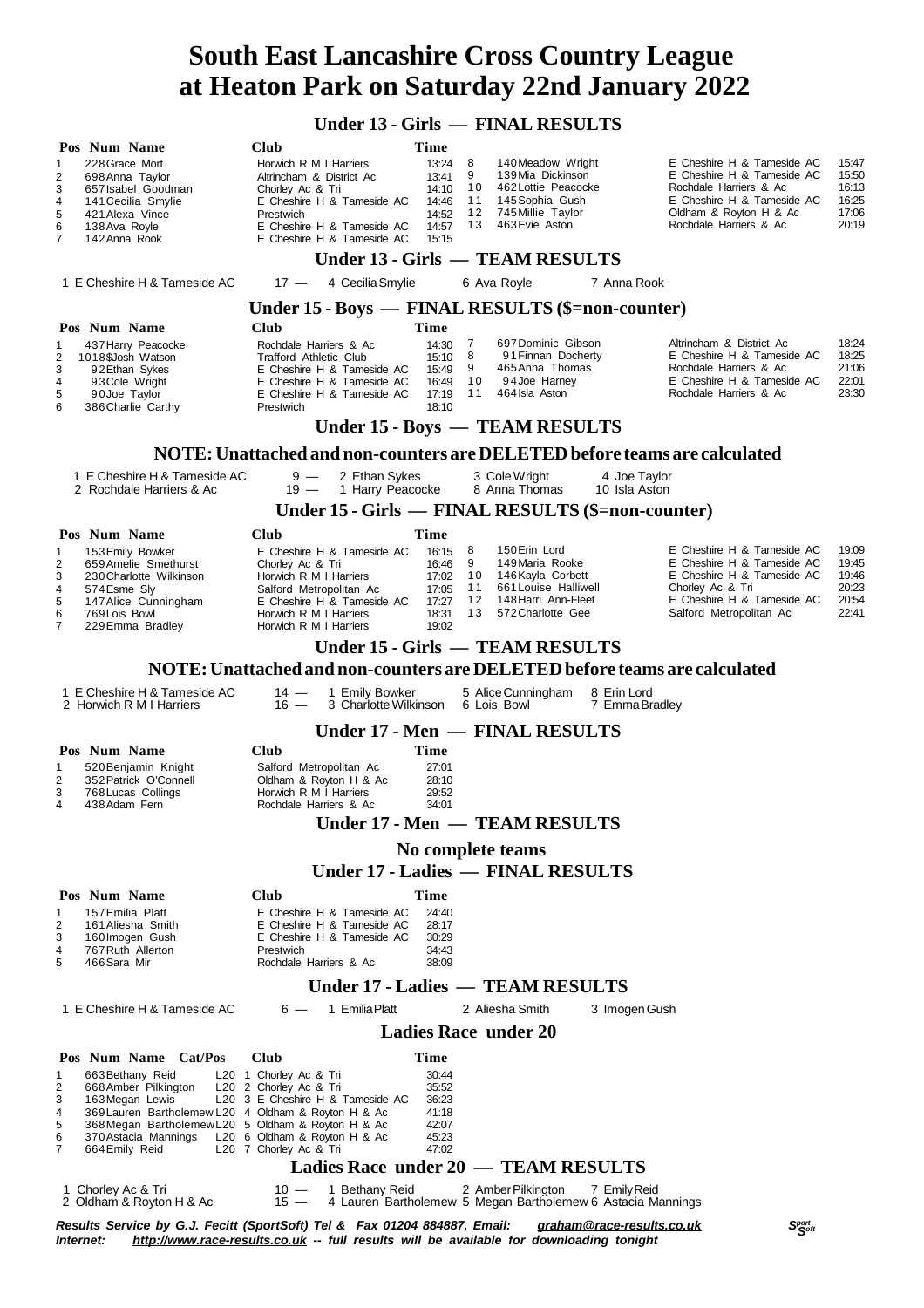# **South East Lancashire Cross Country League at Heaton Park on Saturday 22nd January 2022**

 **Ladies Race over 18**

|          | Pos Num Name Cat/Pos                                          |  | Club                                                                     | Time           |          |                                                                                |                                  |                                                                 |                                                     |                |  |
|----------|---------------------------------------------------------------|--|--------------------------------------------------------------------------|----------------|----------|--------------------------------------------------------------------------------|----------------------------------|-----------------------------------------------------------------|-----------------------------------------------------|----------------|--|
| 1        | 663 Bethany Reid                                              |  | L20 1 Chorley Ac & Tri                                                   | 30:44          | 36       | 193 Charmayne Brierley L50 6 Glossopdale Harriers                              |                                  |                                                                 |                                                     | 40:31          |  |
| 2<br>3   | 576 Chloe Elliott<br>282 Heather Hughes                       |  | Salford Metropolitan Ac<br>Manchester Ymca Harriers                      | 30:58<br>31:11 | 37<br>38 | 23 Sarah Walsh<br>506 Gail Shaw                                                |                                  | L40 4 Belle Vue Racers<br>L55 4 Royton Road Runners             |                                                     | 41:09<br>41:14 |  |
| 4        | 168 Michelle Vaughan                                          |  | L45 1 E Cheshire H & Tameside AC                                         | 31:23          | 39       |                                                                                |                                  |                                                                 | 369 Lauren Bartholemew L20 4 Oldham & Royton H & Ac | 41:18          |  |
| 5        | 669 Laura Livesey                                             |  | L35 1 Chorley Ac & Tri                                                   | 31:53          | 40<br>41 | 429 Catherine Vaneris                                                          |                                  | L45 9 Prestwich                                                 |                                                     | 41:21<br>41:22 |  |
| 6<br>7   | 703 Katie Kay<br>422 Alia Braithwaite                         |  | L40 1 Hyde Village Striders Rc<br>Prestwich                              | 31.59<br>34:33 | 42       | 348 Selina McLean<br>718 Afroditi Kalambouka L50 7 Bury Athletic Club          |                                  | L4510 Mossley                                                   |                                                     | 41:23          |  |
| 8        | 590 Jaine Brocklehurst                                        |  | L50 1 Salford Metropolitan Ac                                            | 34:51          | 43       | 281 Katie Baker                                                                |                                  |                                                                 | Manchester Ymca Harriers                            | 41:50          |  |
| 9        | 470 Zara Hirst                                                |  | Rochdale Harriers & Ac                                                   | 35:23          | 44<br>45 | 27 Julia Foy<br>320 Janine Jordan                                              |                                  | L50 8 Belle Vue Racers<br>L35 3 Middleton Harriers Ac           |                                                     | 41:55<br>42:02 |  |
| 10<br>11 | 371 Jodie Tinker<br>668 Amber Pilkington                      |  | L35 2 Oldham & Royton H & Ac<br>L20 2 Chorley Ac & Tri                   | 35:42<br>35:52 | 46       | 368Megan Bartholemew L20 5 Oldham & Royton H & Ac                              |                                  |                                                                 |                                                     | 42:07          |  |
| 12       | 66Gwen Kinloch                                                |  | L60 1 Burnden Road Runners                                               | 35.56          | 47       |                                                                                |                                  |                                                                 | 373 Elizabeth Thompson L40 5 Oldham & Royton H & Ac | 42:12          |  |
| 13<br>14 | 169 Emma Macqueen<br>65Anne Ferguson                          |  | L50 2 E Cheshire H & Tameside AC<br>L60 2 Burnden Road Runners           | 36:12<br>36:15 | 48<br>49 | 477 Janice Needham<br>770 Sharon Lightfoot                                     |                                  | L65 3 Rochdale Harriers & Ac<br>L50 9 Salford Metropolitan Ac   |                                                     | 42:36<br>42:38 |  |
| 15       | 170 Andrea Edwards                                            |  | L50 3 E Cheshire H & Tameside AC                                         | 36:18          | 50       | 337 Fiona Bolton                                                               |                                  | L65 4 Middleton Harriers Ac                                     |                                                     | 42:54          |  |
| 16       | 163 Megan Lewis                                               |  | L20 3 E Cheshire H & Tameside AC                                         | 36:23          | 51       | 329 Catherine Murphy                                                           |                                  | L5010 Middleton Harriers Ac                                     |                                                     | 43:47          |  |
| 17<br>18 | 60 Lyndsay Darbyshire<br>375 Jane O'Connell                   |  | L50 4 Burnden Road Runners<br>L45 2 Oldham & Royton H & Ac               | 36:38<br>36:44 | 52<br>53 | 433 Helen Veitch<br>501 Amanda Richardson L5011 Royton Road Runners            |                                  | L65 5 Prestwich                                                 |                                                     | 44:15<br>44:34 |  |
| 19       | 424 Jane Macdonald                                            |  | Prestwich                                                                | 37:08          | 54       | 503 Jillian Heywood                                                            |                                  | L5012 Royton Road Runners                                       |                                                     | 44:42          |  |
| 20       | 325 Martha Urwin                                              |  | L45 3 Middleton Harriers Ac                                              | 37:13          | 55<br>56 | 334 Janet Hunt<br>19Aimee Woolley                                              |                                  | L55 5 Middleton Harriers Ac<br>L35 4 Belle Vue Racers           |                                                     | 44:43<br>45:22 |  |
| 21<br>22 | 31 Annie Hirsch<br>755 Jenny Ransome                          |  | L65 1 Belle Vue Racers<br>L55 1 Rochdale Harriers & Ac                   | 37:39<br>37:47 | 57       | 370 Astacia Mannings                                                           |                                  |                                                                 | L20 6 Oldham & Royton H & Ac                        | 45:23          |  |
| 23       | 238 Claire Buckley                                            |  | L40 2 Littleborough                                                      | 38:03          | 58       | 340 Christine Eckersley                                                        |                                  | L75 1 Middleton Harriers Ac                                     |                                                     | 45:53          |  |
| 24<br>25 | 24 Rachel Watson<br>63 Shirley Staveley                       |  | L45 4 Belle Vue Racers<br>L55 2 Burnden Road Runners                     | 38.03<br>38:30 | 59<br>60 | 592 Mandy Webber<br>702 Rachael Horrocks                                       |                                  | L55 6 Salford Metropolitan Ac<br>L4511 Hyde Village Striders Rc |                                                     | 46:09<br>46:47 |  |
| 26       | 586 Laura Mercer                                              |  | L45 5 Salford Metropolitan Ac                                            | 38:39          | 61       | 664 Emily Reid                                                                 |                                  | L20 7 Chorley Ac & Tri                                          |                                                     | 47:02          |  |
| 27       | 423 Helen Berry                                               |  | Prestwich                                                                | 38.50          | 62       | 711 Lena Milligan                                                              |                                  | L5013 Hyde Village Striders Rc                                  |                                                     | 47:31          |  |
| 28<br>29 | 21N Hamilton-Rainey L40 3 Belle Vue Racers<br>472 Susie Hirst |  | L45 6 Rochdale Harriers & Ac                                             | 39:01<br>39:06 | 63<br>64 | 616 Karen Doherty<br>588 Joanna Nixon                                          |                                  | L4512 Radcliffe Ac<br>L4513 Salford Metropolitan Ac             |                                                     | 49:15<br>50:11 |  |
| 30       | 374 Angela Hart                                               |  | L45 7 Oldham & Royton H & Ac                                             | 39:10          | 65       | 376 Sarah Bott                                                                 |                                  |                                                                 | L55 7 Oldham & Royton H & Ac                        | 50:26          |  |
| 31       | 196 Joanne Brack                                              |  | L55 3 Glossopdale Harriers                                               | 39:24          | 66       | 507 Bernadette Ball                                                            |                                  | L65 6 Royton Road Runners                                       |                                                     | 51:16          |  |
| 32<br>33 | 331 Karen Hallet<br>430 Kelly Savage                          |  | L50 5 Middleton Harriers Ac<br>L45 8 Prestwich                           | 39:46<br>39.50 | 67<br>68 | 502 Joanne Lawton<br>499Kay England                                            |                                  | L5014 Royton Road Runners<br>L40 6 Royton Road Runners          |                                                     | 51:44<br>51:45 |  |
| 34       | 290 Gail Brierley                                             |  | L65 2 Manchester Ymca Harriers                                           | 39:59          | 69       | 591 Amanda Stanley                                                             |                                  | L55 8 Salford Metropolitan Ac                                   |                                                     | 52:02          |  |
| 35       | 469 Dannielle Dignan                                          |  | Rochdale Harriers & Ac                                                   | 40:13          | 70       | 505 Angela Rogowskyj                                                           |                                  | L55 9 Royton Road Runners                                       |                                                     | 52:38          |  |
|          | Ladies Race over 18 - TEAM RESULTS                            |  |                                                                          |                |          |                                                                                |                                  |                                                                 |                                                     |                |  |
|          | 1 Chorley Ac & Tri                                            |  | $17 -$<br>1 Bethany Reid                                                 |                |          | 5 Laura Livesey                                                                |                                  | 11 Amber Pilkington                                             |                                                     |                |  |
|          | 2 E Cheshire H & Tameside AC                                  |  | 32 —<br>4 Michelle Vaughan                                               |                |          | 13 Emma Macqueen                                                               |                                  | 15 Andrea Edwards                                               |                                                     |                |  |
|          | 3 Salford Metropolitan Ac<br>4 Burnden Road Runners           |  | 2 Chloe Elliott<br>$36 -$<br>$43 -$<br>12 Gwen Kinloch                   |                |          | 8 Jaine Brocklehurst 26 Laura Mercer<br>14 Anne Ferguson                       |                                  | 17 Lyndsay Darbyshire                                           |                                                     |                |  |
|          | 5 Prestwich                                                   |  | $53 -$<br>7 Alia Braithwaite                                             |                |          | 19 Jane Macdonald                                                              | 27 Helen Berry                   |                                                                 |                                                     |                |  |
| 7        | 6 Oldham & Royton H & Ac<br>Rochdale Harriers & Ac            |  | $58 -$<br>10 Jodie Tinker<br>$60 -$<br>9 Zara Hirst                      |                |          | 18 Jane O'Connell<br>22 Jenny Ransome                                          | 30 Angela Hart<br>29 Susie Hirst |                                                                 |                                                     |                |  |
|          | 8 Belle Vue Racers                                            |  | 21 Annie Hirsch<br>$73 -$                                                |                |          | 24 Rachel Watson                                                               |                                  | 28 NHamilton-Rainey                                             |                                                     |                |  |
|          | 9 Manchester Ymca Harriers                                    |  | 3 Heather Hughes<br>$80 -$                                               |                |          | 34 Gail Brierley                                                               | 43 Katie Baker                   |                                                                 |                                                     |                |  |
|          | 10 Middleton Harriers Ac<br>11 Hyde Village Striders Rc       |  | $97 -$<br>20 Martha Urwin<br>$128 -$<br>6 Katie Kay                      |                |          | 32 Karen Hallet<br>60 Rachael Horrocks 62 Lena Milligan                        | 45 Janine Jordan                 |                                                                 |                                                     |                |  |
|          | 12 Royton Road Runners                                        |  | $145 -$<br>38 Gail Shaw                                                  |                |          | 53 Amanda Richardson54 Jillian Heywood                                         |                                  |                                                                 |                                                     |                |  |
|          |                                                               |  | Ladies Race over 35 - TEAM RESULTS                                       |                |          |                                                                                |                                  |                                                                 |                                                     |                |  |
|          | 1 E Cheshire H & Tameside AC                                  |  | $17 -$<br>1 Michelle Vaughan                                             |                |          | 7 Emma Macqueen                                                                |                                  | 9 Andrea Edwards                                                |                                                     |                |  |
|          | 2 Burnden Road Runners<br>3 Oldham & Royton H & Ac            |  | $24 -$<br>6 Gwen Kinloch<br>$37 -$<br>5 Jodie Tinker                     |                |          | 8 Anne Ferguson<br>11 Jane O'Connell                                           |                                  | 10 Lyndsay Darbyshire<br>21 Angela Hart                         |                                                     |                |  |
| 4        | <b>Belle Vue Racers</b>                                       |  | 13 Annie Hirsch<br>48 —                                                  |                |          | 16 Rachel Watson                                                               |                                  | 19 NHamilton-Rainey                                             |                                                     |                |  |
| 5        | Salford Metropolitan Ac<br>6 Middleton Harriers Ac            |  | 4 Jaine Brocklehurst<br>58 —<br>$68 -$<br>12 Martha Urwin                |                |          | 18 Laura Mercer<br>23 Karen Hallet                                             |                                  | 36 Sharon Lightfoot                                             |                                                     |                |  |
|          | 7 Rochdale Harriers & Ac                                      |  | $69 -$<br>14 Jenny Ransome                                               |                |          | 20 Susie Hirst                                                                 | 33 Janine Jordan                 | 35 Janice Needham                                               |                                                     |                |  |
| 8        | Prestwich                                                     |  | $92 -$<br>24 Kelly Savage                                                |                |          | 29 Catherine Vaneris                                                           | 39 Helen Veitch                  |                                                                 |                                                     |                |  |
|          | 9 Hyde Village Striders Rc<br>10 Royton Road Runners          |  | $\overline{\phantom{m}}$<br>3 Katie Kay<br>96<br>$109 -$<br>28 Gail Shaw |                |          | 46 Rachael Horrocks 47 Lena Milligan<br>40 Amanda Richardson41 Jillian Heywood |                                  |                                                                 |                                                     |                |  |
|          |                                                               |  | <b>Ladies Race over 40</b>                                               |                |          | — TEAM RESULTS                                                                 |                                  |                                                                 |                                                     |                |  |
|          | 1 E Cheshire H & Tameside AC                                  |  | 1 Michelle Vaughan<br>$13 -$                                             |                |          | 5 Emma Macqueen                                                                |                                  | 7 Andrea Edwards                                                |                                                     |                |  |
|          | 2 Burnden Road Runners                                        |  | $18 -$<br>4 Gwen Kinloch                                                 |                |          | 6 Anne Ferguson                                                                |                                  | 8 Lyndsay Darbyshire                                            |                                                     |                |  |
| 4        | 3 Belle Vue Racers<br>Salford Metropolitan Ac                 |  | $42 -$<br>11 Annie Hirsch<br>$52 -$<br>3 Jaine Brocklehurst              |                |          | 14 Rachel Watson<br>16 Laura Mercer                                            |                                  | 17 NHamilton-Rainey<br>33 Sharon Lightfoot                      |                                                     |                |  |
|          | 5 Oldham & Royton H & Ac                                      |  | $59 -$<br>9 Jane O'Connell                                               |                |          | 19 Angela Hart                                                                 |                                  | 31 Elizabeth Thompson                                           |                                                     |                |  |
|          | 6 Rochdale Harriers & Ac                                      |  | $62 -$<br>12 Jenny Ransome                                               |                |          | 18 Susie Hirst                                                                 |                                  | 32 Janice Needham                                               |                                                     |                |  |
| 8        | 7 Middleton Harriers Ac<br>Prestwich                          |  | $65 -$<br>10 Martha Urwin<br>$85 -$<br>22 Kelly Savage                   |                |          | 21 Karen Hallet<br>27 Catherine Vaneris 36 Helen Veitch                        | 34 Fiona Bolton                  |                                                                 |                                                     |                |  |
|          | 9 Hyde Village Striders Rc                                    |  | $87 -$<br>2 Katie Kay                                                    |                |          | 42 Rachael Horrocks 43 Lena Milligan                                           |                                  |                                                                 |                                                     |                |  |
|          | 10 Royton Road Runners                                        |  | 26 Gail Shaw<br>$101 -$                                                  |                |          | 37 Amanda Richardson38 Jillian Heywood                                         |                                  |                                                                 |                                                     |                |  |
|          |                                                               |  | <b>Ladies Race over 45</b>                                               |                |          | - TEAM RESULTS                                                                 |                                  |                                                                 |                                                     |                |  |
|          | 1 E Cheshire H & Tameside AC<br>2 Burnden Road Runners        |  | $11 -$<br>1 Michelle Vaughan<br>3 Gwen Kinloch<br>$15 -$                 |                |          | 4 Emma Macqueen<br>5 Anne Ferguson                                             |                                  | 6 Andrea Edwards<br>7 Lyndsay Darbyshire                        |                                                     |                |  |
|          | 3 Salford Metropolitan Ac                                     |  | 44 —<br>2 Jaine Brocklehurst                                             |                |          | 14 Laura Mercer                                                                |                                  | 28 Sharon Lightfoot                                             |                                                     |                |  |
|          | 4 Belle Vue Racers                                            |  | 48 —<br>10 Annie Hirsch                                                  |                |          | 12 Rachel Watson                                                               | 26 Julia Foy                     |                                                                 |                                                     |                |  |
| 5<br>6   | Rochdale Harriers & Ac<br>Middleton Harriers Ac               |  | 53 —<br>11 Jenny Ransome<br>$56 -$<br>9 Martha Urwin                     |                |          | 15 Susie Hirst<br>18 Karen Hallet                                              | 29 Fiona Bolton                  | 27 Janice Needham                                               |                                                     |                |  |
|          | 7 Oldham & Royton H & Ac                                      |  | 8 Jane O'Connell<br>$65 -$                                               |                |          | 16 Angela Hart                                                                 | 41 Sarah Bott                    |                                                                 |                                                     |                |  |
|          | 8 Prestwich                                                   |  | $73 -$<br>19 Kelly Savage                                                |                |          | 23 Catherine Vaneris 31 Helen Veitch                                           |                                  |                                                                 |                                                     |                |  |

- 
- 9 Royton Road Runners 87 22 Gail Shaw 32 Amanda Richardson33 Jillian Heywood
- Results Service by G.J. Fecitt (SportSoft) Tel & Fax 01204 884887, Email: <u>[graham@race-results.co.uk](mailto:graham@race-results.co.uk)</u> S<sup>oon</sup><br>Internet: <u><http://www.race-results.co.uk></u> -- full results will be available for downloading tonight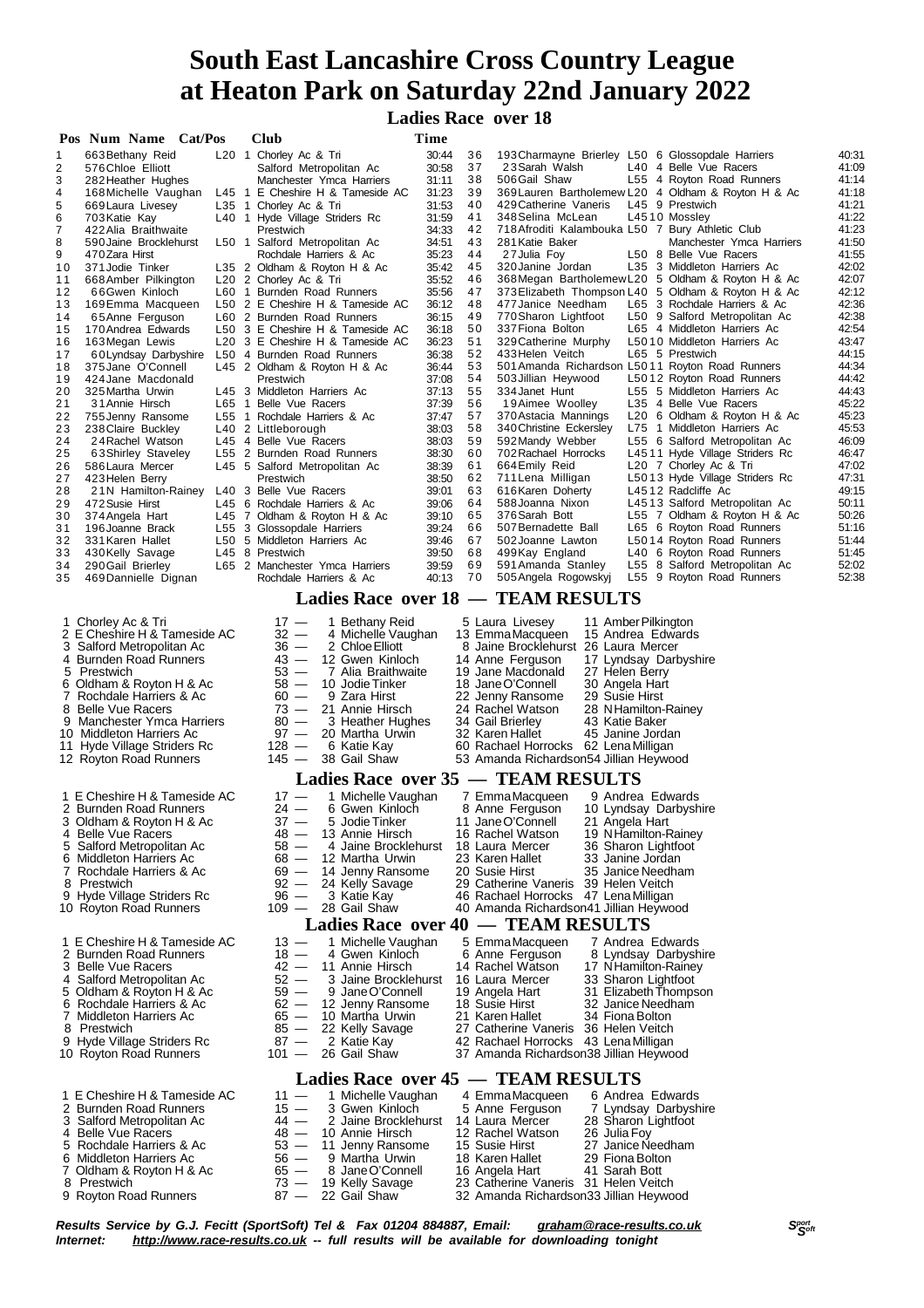#### **Ladies Race over 50 — TEAM RESULTS**

- 
- 
- 4 Royton Road Runners 59 14 Gail Shaw 22 Amanda Richardson23 Jillian Heywood
- 
- 
- 
- 
- 
- 
- 

- 
- 

1 Burnden Road Runners 12 - 2 Gwen Kinloch 14 Anne Ferguson 6 Lyndsay Darbyshire<br>2 Salford Metropolitan Ac 15 - 1 Jaine Brocklehurst 18 Sharon Lightfoot 26 Mandy Webber<br>3 Middleton Harriers Ac 50 - 11 Karen Hallet 19 Fiona 2 Salford Metropolitan Ac 45 — 1 Jaine Brocklehurst 18 Sharon Lightfoot 26 Mandy Webber 3 Middleton Harriers Ac 50 — 11 Karen Hallet 19 Fiona Bolton 20 Catherine Murphy

#### **Senior Men — TEAM RESULTS**

#### **NOTE:Unattached and non-counters are DELETEDbefore teams are calculated**

- 1 E Cheshire H & Tameside AC 31 1 Joseph Hudak 3 Gavin Browne 13 Daniel Armstrong 14 George Lewis
- 
- 3 Oldham & Royton H & Ac 61 4 MichaelMannings 6 David Carroll 20 Lee Robinson 31 DanielTimperley
- 4 Manchester Ymca Harriers 84 12 TimShanker 15 MichaelO'Connor 27 PhilTomlinson 30 Joseph Hayes
- 
- 
- 
- 
- 
- 
- 2 Prestwich 41 5 Paul Savage 8 Rob Fowler 10 MartinClark 18 Paul Richardson
	-
	-
- 8 Royton Road Runners 176 35 James Henderson 43 Brett Spivey<br>9 Horwich R M I Harriers 261 49 Richard O'Reilly 51 Doug Fleming
- 5 Salford Metropolitan Ac 121 9 Kevin Waterhouse 32 Shane Wolstencroft39 Paul Gee 41 Paul Connelly<br>6 Middleton Harriers Ac 150 11 Jorden Burke 36 Michael Griffin 45 Leo Cain 58 Graham Jordan<br>7 Rochdale Harriers & Ac 15 Middleton Harriers Ac 150 — 11 Jorden Burke 36 Michael Griffin 45 Leo Cain 58 Graham Jord<br>Rochdale Harriers & Ac 159 — 2 David Proctor 16 Richard Stirzaker 68 Ian Stainthorpe 73 Ian Aitchison 7 Rochdale Harriers & Ac 159 - 2 David Proctor 16 Richard Stirzaker 68 Ian Stainthorpe 73 Ian Aitchison Road Runners 176 - 35 James Henderson 43 Brett Spivey 44 Barry Greaves 54 Ian Dale
	- -
		-
		-
		-
		-
		-
- 
- -
- 
- -
	- 59 Gary Chadderton 102 Lawrence Pinnell

### **Senior Men (Vets) over 40 — TEAM RESULTS**

#### **NOTE:Unattached and non-counters are DELETEDbefore teams are calculated**

- 1 Oldham & Royton H & Ac 23 2 David Carroll 8 Lee Robinson 13 Daniel Timperley<br>2 Prestwich 22 Nigel Holmes 2 Prestwich 26 — 1 Paul Savage 3 Rob Fowler 22 Nigel Holmes<br>3 Salford Metropolitan Ac 39 — 4 Kevin Waterhouse 14 Shane Wolstencroft21 Paul Gee 3 Salford Metropolitan Ac 39 - 4 Kevin Waterhouse 14 Shane Wolstencroft21 PaulGee<br>
4 Middleton Harriers Ac 49 - 5 Jorden Burke 18 Michael Griffin 26 Leo Cain<br>
5 Burnden Road Runners 68 - 10 PaulDuke 20 Steve Nolan 38 Keith 4 Middleton Harriers Ac  $49 - 5$  Jorden Burke  $18$  Michael Griffin  $26$  Leo Cain<br>5 Burnden Road Runners 68 - 10 Paul Duke  $20$  Steve Nolan 38 Keith Thomas 5 Burnden Road Runners 68 - 10 PaulDuke 20 Steve Nolan 38 Keith Thomas 68 - 10 PaulDuke 20 Steve Nolan 38 Keith Th<br>6 Royton Road Runners 74 - 17 James Henderson 25 Barry Greaves 32 Ian Dale France Royton Road Runners 74 — 17 James Henderson 25 Barry Greave<br>
Horwich R M I Harriers 97 — 30 Richard O'Reilly 31 Doug Fleming<br>
Belle Vue Racers 104 — 9 Vic Walsh 24 Tony Coyne 7 Horwich R M I Harriers 97 — 30 RichardO'Reilly 31 DougFleming 36 Gary Chadderton 8 Belle Vue Racers 104 — 9 Vic Walsh 24 Tony Coyne 71 Farouk Vawda 9 Bury Athletic Club 116 — 12 Craig Sykes 37 Giles Bennett 67 David Flood<br>10 Rochdale Tri 131 — 16 Andrew Rogers 56 Simon Bytheway 59 Andy Hall 10 Rochdale Tri 131 — 16 Andrew Rogers 56 Simon Bytheway 59 Andy Hall 11 Chorley Ac & Tri 146 — 29 PaulWareing 49 AdrianPilkington 68 Michael Wilson
- 
- 
- 
- 
- 
- 
- 

11 Chorley Ac & Tri<br>
12 Rochdale Harriers & Ac 150  $-$  43 Ian Stainthorpe 46 Ian Aitchison 61 Chris Gee<br>
13 Lostock Ac 167  $-$  45 Andy Laycock 47 Mark Shuttleworth 75 Pete Noble<br>
14 Mossley 187  $-$  57 Anthony Shepherd 58 M 13 Lostock Ac 167 — 45 Andy Laycock 47 Mark Shuttleworth 75 PeteNoble 14 Mossley 187 — 57 Anthony Shepherd 58 MarkHanlon 72 Paul Anderson

# **Senior Men (Vets) over 50 — TEAM RESULTS**

### **NOTE:Unattached and non-counters are DELETEDbefore teams are calculated**

| 1 Horwich R M I Harriers  |  | $37 - 11$ Richard O'Reilly           | 12 Doug Fleming                    | 14 Gary Chadderton |
|---------------------------|--|--------------------------------------|------------------------------------|--------------------|
| 2 Royton Road Runners     |  | 39 - 9 Barry Greaves                 | 13 Ian Dale                        | 17 Neil Brock      |
| 3 Salford Metropolitan Ac |  | 40 - 4 Shane Wolstencroft 7 Paul Gee |                                    | 29 Matthew Pollard |
| 4 Bury Athletic Club      |  | 56 — 3 Craig Sykes                   | 15 Giles Bennett                   | 38 David Flood     |
| 5 Rochdale Tri            |  | 68 - 5 Andrew Rogers                 | 31 Simon Bytheway                  | 32 Andy Hall       |
| 6 Chorley Ac & Tri        |  | 74 — 10 Paul Wareing                 | 25 Adrian Pilkington               | 39 Michael Wilson  |
| 7 Rochdale Harriers & Ac  |  | 80 - 20 Ian Stainthorpe              | 23 Ian Aitchison                   | 37 Matthew Cox     |
| 8 Lostock Ac              |  | $92 - 22$ Andy Laycock               | 24 Mark Shuttleworth 46 Pete Noble |                    |
| 9 Middleton Harriers Ac   |  | $95 - 26$ Anthony Lowe               | 34 Alan Davies                     | 35 Anthony Walsh   |

### **Senior Men (Vets) over 60 — TEAM RESULTS NOTE:Unattached and non-counters are DELETEDbefore teams are calculated**

1 Royton Road Runners 23 — 2 Barry Greaves 9 Mark Heaney 12 Gary Smith

- 3 Middleton Harriers Ac
- Prochdale Harriers & Ac  $\overline{24}$  6 Ian Stainthorpe 7 Ian Aitchison 11 Matthew Middleton Harriers Ac 31 8 Anthony Lowe 10 Alan Davies 13 John Hall

- - -
		- - -
		-
- 
- 
- 

- -